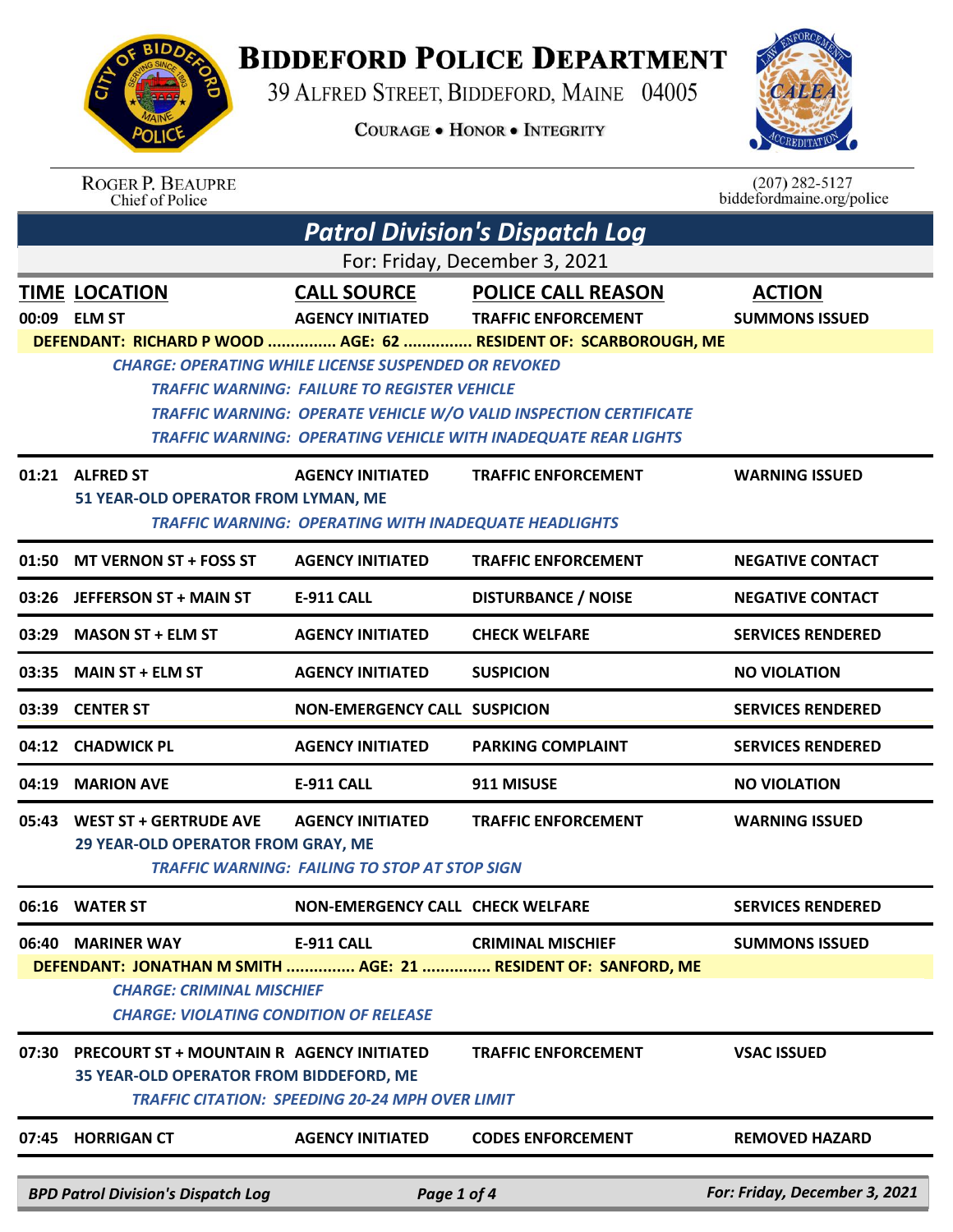|                                                                                                               | <b>TIME LOCATION</b>                                           | <b>CALL SOURCE</b>                         | <b>POLICE CALL REASON</b>                                                                            | <b>ACTION</b>                |
|---------------------------------------------------------------------------------------------------------------|----------------------------------------------------------------|--------------------------------------------|------------------------------------------------------------------------------------------------------|------------------------------|
|                                                                                                               | 08:17 CLEAVES ST                                               | NON-EMERGENCY CALL PARKING COMPLAINT       |                                                                                                      | <b>SERVICES RENDERED</b>     |
| 08:19                                                                                                         | <b>PIKE ST</b>                                                 | <b>AGENCY INITIATED</b>                    | <b>PROTECTION FROM ABUSE SERVICE PAPERWORK SERVED</b>                                                |                              |
|                                                                                                               | 09:04 ALFRED ST                                                | <b>RADIO</b>                               | <b>PROTECTION FROM ABUSE SERVICE PAPERWORK NOT SERVED</b>                                            |                              |
|                                                                                                               | 09:31 GUINEA RD                                                | <b>NON-EMERGENCY CALL MESSAGE DELIVERY</b> |                                                                                                      | <b>SERVICES RENDERED</b>     |
|                                                                                                               | 09:34 STATE ST                                                 | NON-EMERGENCY CALL ASSIST OTHER AGENCY     |                                                                                                      | <b>NEGATIVE CONTACT</b>      |
| 09:39                                                                                                         | <b>OCEAN VIEW DR</b>                                           | <b>NON-EMERGENCY CALL SUSPICION</b>        |                                                                                                      | <b>SERVICES RENDERED</b>     |
| 09:57                                                                                                         | <b>MAIN ST</b>                                                 | <b>E-911 CALL</b>                          | <b>VEHICLE CRASH - POLICE ONLY</b>                                                                   | <b>STATE FORM TAKEN</b>      |
|                                                                                                               | 10:05 ELM ST                                                   | <b>AGENCY INITIATED</b>                    | <b>PAPERWORK</b>                                                                                     | <b>NEGATIVE CONTACT</b>      |
|                                                                                                               | 10:24 ELM ST                                                   | E-911 CALL                                 | 911 MISUSE                                                                                           | <b>SERVICES RENDERED</b>     |
|                                                                                                               | 10:32 ALFRED ST                                                |                                            | NON-EMERGENCY CALL VEHICLE CRASH - POLICE ONLY                                                       | <b>STATE FORM TAKEN</b>      |
| 10:59                                                                                                         | <b>BOULDER WAY</b>                                             | <b>E-911 CALL</b>                          | <b>CHECK WELFARE</b>                                                                                 | <b>GONE ON ARRIVAL</b>       |
|                                                                                                               | 11:45 ALFRED ST                                                | <b>AGENCY INITIATED</b>                    | <b>PAPERWORK</b>                                                                                     | <b>SERVICES RENDERED</b>     |
|                                                                                                               | 12:16 SOUTH ST                                                 | <b>NON-EMERGENCY CALL CHECK WELFARE</b>    |                                                                                                      | <b>TRANSPORT TO HOSPITAL</b> |
|                                                                                                               | 12:16 SOUTH ST                                                 | <b>NON-EMERGENCY CALL SUSPICION</b>        |                                                                                                      | <b>SERVICES RENDERED</b>     |
|                                                                                                               | 12:41 GRAHAM ST + CRESCENT ST                                  | <b>AGENCY INITIATED</b>                    | <b>PARKING COMPLAINT</b>                                                                             | <b>VEHICLE TOWED</b>         |
|                                                                                                               | 12:51 MEDICAL CENTER DR                                        | NON-EMERGENCY CALL ARTICLES LOST/FOUND     |                                                                                                      | <b>REPORT TAKEN</b>          |
| 13:28                                                                                                         | <b>MAIN ST</b>                                                 | <b>AGENCY INITIATED</b>                    | <b>COMMUNITY ENGAGEMENT</b>                                                                          | <b>SERVICES RENDERED</b>     |
| 13:38                                                                                                         | <b>MEDICAL CENTER DR</b>                                       | <b>WALK-IN AT STATION</b>                  | <b>HARASSMENT</b>                                                                                    | <b>REPORT TAKEN</b>          |
|                                                                                                               | 13:39 TACHEREAU AVE                                            | <b>E-911 CALL</b>                          | ATTEMPTED/THREATENED SUICIDE TRANSPORT TO HOSPITAL                                                   |                              |
|                                                                                                               | <b>15:10 MAIN ST</b>                                           | <b>NON-EMERGENCY CALL SUSPICION</b>        |                                                                                                      | <b>GONE ON ARRIVAL</b>       |
|                                                                                                               | 15:16 JEFFERSON ST + ALFRED ST                                 |                                            | NON-EMERGENCY CALL VEHICLE CRASH - POLICE ONLY                                                       | <b>REPORT TAKEN</b>          |
|                                                                                                               |                                                                |                                            | 15:31 PRECOURT ST + MOUNTAIN R NON-EMERGENCY CALL VEHICLE CRASH - POLICE ONLY                        | <b>SERVICES RENDERED</b>     |
|                                                                                                               | 15:38 ELM ST                                                   | <b>NON-EMERGENCY CALL THEFT</b>            |                                                                                                      | <b>NO ACTION REQUIRED</b>    |
| 15:41                                                                                                         | <b>MAIN ST</b><br><b>46 YEAR-OLD OPERATOR FROM DENMARK, ME</b> | <b>AGENCY INITIATED</b>                    | <b>TRAFFIC ENFORCEMENT</b><br><b>TRAFFIC WARNING: OPERATING VEHICLE WITH INADEQUATE BRAKE LIGHTS</b> | <b>WARNING ISSUED</b>        |
| 15:41                                                                                                         | <b>MAY ST + ALFRED ST</b>                                      | <b>E-911 CALL</b>                          | <b>VEHICLE CRASH - POLICE ONLY</b>                                                                   | <b>SERVICES RENDERED</b>     |
|                                                                                                               | 15:45 MAY ST                                                   | <b>E-911 CALL</b>                          | <b>ASSIST: VEHICLE CRASH - FIRE / EMS SUMMONS ISSUED</b>                                             |                              |
| DEFENDANT: CHADWICK A AHEARN  AGE: 28  RESIDENT OF: BIDDEFORD, ME                                             |                                                                |                                            |                                                                                                      |                              |
| <b>CHARGE: PERMIT UNLAWFUL USE</b><br>DEFENDANT: ESMERALDA MARIA LAPORTE  AGE: 23  RESIDENT OF: BIDDEFORD, ME |                                                                |                                            |                                                                                                      |                              |
| <b>CHARGE: OPERATE VEHICLE WITHOUT LICENSE</b>                                                                |                                                                |                                            |                                                                                                      |                              |
|                                                                                                               |                                                                |                                            |                                                                                                      |                              |

*BPD Patrol Division's Dispatch Log Page 2 of 4 For: Friday, December 3, 2021*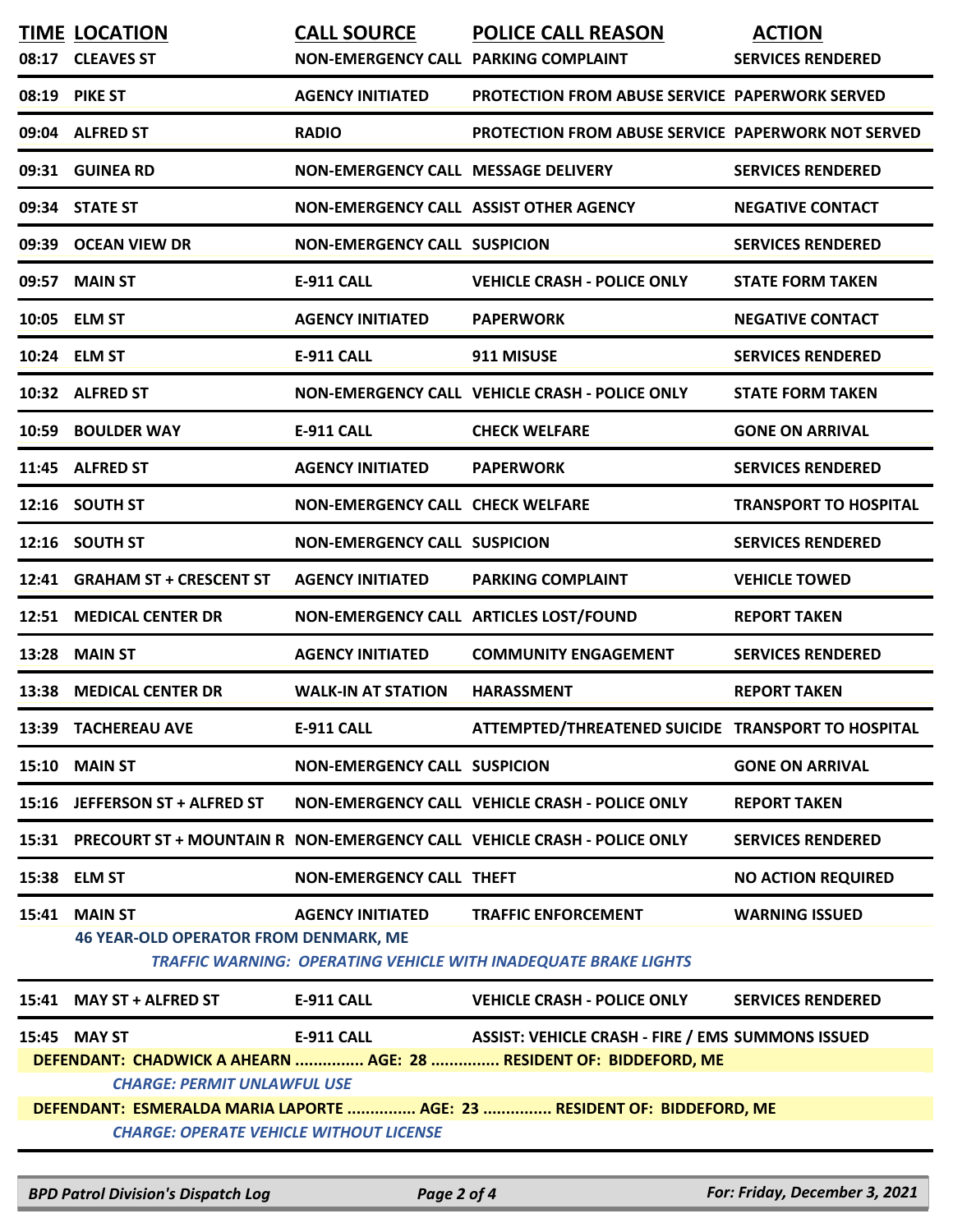|       | <b>TIME LOCATION</b><br>15:58 ADAMS ST                                        | <b>CALL SOURCE</b><br><b>WALK-IN AT STATION</b>                                            | <b>POLICE CALL REASON</b><br><b>PAPERWORK</b>  | <b>ACTION</b><br><b>SERVICES RENDERED</b> |
|-------|-------------------------------------------------------------------------------|--------------------------------------------------------------------------------------------|------------------------------------------------|-------------------------------------------|
|       | 16:02 IRON TRAIL RD                                                           | <b>NON-EMERGENCY CALL ALARM - POLICE</b>                                                   |                                                | <b>FALSE ALARM</b>                        |
|       | 16:03 ALFRED ST                                                               | <b>WALK-IN AT STATION</b>                                                                  | <b>PAPERWORK</b>                               | <b>SERVICES RENDERED</b>                  |
| 16:03 | <b>MAPLEWOOD AVE</b>                                                          | <b>NON-EMERGENCY CALL SUSPICION</b>                                                        |                                                | <b>REPORT TAKEN</b>                       |
| 16:20 | <b>MAIN ST</b>                                                                | <b>E-911 CALL</b>                                                                          | <b>GAS LEAK / ODOR</b>                         | <b>REMOVED HAZARD</b>                     |
|       | 16:40 INNER CIR                                                               | <b>E-911 CALL</b>                                                                          | <b>MENTAL ILLNESS CASES</b>                    | <b>SERVICES RENDERED</b>                  |
|       | 16:50 ALFRED ST                                                               | <b>E-911 CALL</b>                                                                          | <b>VEHICLE CRASH - POLICE ONLY</b>             | <b>SERVICES RENDERED</b>                  |
|       | 17:01 CENTER ST                                                               | NON-EMERGENCY CALL DISTURBANCE / NOISE                                                     |                                                | <b>SERVICES RENDERED</b>                  |
|       | 17:05 ALFRED ST + MARINER WAY                                                 | <b>E-911 CALL</b>                                                                          | <b>VEHICLE CRASH - POLICE ONLY</b>             | <b>GONE ON ARRIVAL</b>                    |
|       | 17:06 WATER ST + PIERSONS LN                                                  | <b>E-911 CALL</b>                                                                          | <b>CHECK WELFARE</b>                           | <b>SERVICES RENDERED</b>                  |
|       | 17:23 ALFRED ST                                                               | <b>E-911 CALL</b>                                                                          | <b>DISABLED VEHICLE</b>                        | <b>VEHICLE TOWED</b>                      |
| 17:50 | <b>MARINER WAY</b>                                                            | <b>AGENCY INITIATED</b>                                                                    | <b>OUT FOR FOLLOW UP</b>                       | <b>SERVICES RENDERED</b>                  |
| 17:51 | <b>MAIN ST + ADAMS ST</b>                                                     | <b>AGENCY INITIATED</b>                                                                    | <b>COMMUNITY ENGAGEMENT</b>                    | <b>SERVICES RENDERED</b>                  |
|       | 17:53 SOUTH ST                                                                | <b>E-911 CALL</b>                                                                          | <b>ASSIST: MEDICAL   ECHO LEVEL</b>            | <b>TRANSPORT TO HOSPITAL</b>              |
|       | 18:02 ALFRED ST + PRECOURT ST<br>56 YEAR-OLD OPERATOR FROM CAPE ELIZABETH, ME | <b>AGENCY INITIATED</b><br><b>TRAFFIC WARNING: OPERATING WITHOUT HEADLIGHTS AFTER DARK</b> | <b>TRAFFIC ENFORCEMENT</b>                     | <b>WARNING ISSUED</b>                     |
| 18:23 | <b>MAIN ST</b>                                                                | NON-EMERGENCY CALL ASSIST OTHER AGENCY                                                     |                                                | <b>NEGATIVE CONTACT</b>                   |
|       | 18:24 MISTY MEADOWS DR                                                        | NON-EMERGENCY CALL ASSIST OTHER AGENCY                                                     |                                                | <b>SERVICES RENDERED</b>                  |
| 18:27 | <b>BIDDEFORD GATEWAY CTR</b>                                                  | NON-EMERGENCY CALL CRIMINAL MISCHIEF                                                       |                                                | <b>REPORT TAKEN</b>                       |
|       | 18:52 MISTY MEADOWS DR                                                        | <b>AGENCY INITIATED</b>                                                                    | <b>CODES ENFORCEMENT</b>                       | <b>REFERRED OTHER AGENCY</b>              |
|       | 19:03 ELM ST                                                                  | <b>NON-EMERGENCY CALL BOLO</b>                                                             |                                                | <b>NO VIOLATION</b>                       |
|       | 19:17 GRANITE ST                                                              | NON-EMERGENCY CALL ALARM - POLICE                                                          |                                                | <b>FALSE ALARM</b>                        |
|       | 19:33 BOULDER WAY                                                             | <b>WALK-IN AT STATION</b>                                                                  | <b>ARTICLES LOST/FOUND</b>                     | <b>REPORT TAKEN</b>                       |
|       | 19:47 CENTER ST                                                               | NON-EMERGENCY CALL DISTURBANCE / NOISE                                                     |                                                | <b>SERVICES RENDERED</b>                  |
|       | 20:14 HIGH ST                                                                 |                                                                                            | NON-EMERGENCY CALL VEHICLE CRASH - POLICE ONLY | <b>SERVICES RENDERED</b>                  |
|       | 20:15 POOL ST                                                                 | <b>NON-EMERGENCY CALL SUSPICION</b>                                                        |                                                | <b>REPORT TAKEN</b>                       |
|       | 20:27 POOL ST + HILLS BEACH RD                                                | <b>AGENCY INITIATED</b>                                                                    | <b>DISABLED VEHICLE</b>                        | <b>SERVICES RENDERED</b>                  |
|       | 20:41 PEARL ST + LINCOLN ST                                                   | <b>AGENCY INITIATED</b>                                                                    | <b>ASSIST OTHER AGENCY</b>                     | <b>SERVICES RENDERED</b>                  |
|       | 21:06 MARION AVE                                                              | <b>AGENCY INITIATED</b>                                                                    | <b>SUSPICION</b>                               | <b>SERVICES RENDERED</b>                  |
|       | 22:22 ALFRED ST                                                               | NON-EMERGENCY CALL TRESPASSING                                                             |                                                | <b>FIELD INTERVIEW</b>                    |
|       | <b>BPD Patrol Division's Dispatch Log</b>                                     | Page 3 of 4                                                                                |                                                | For: Friday, December 3, 2021             |